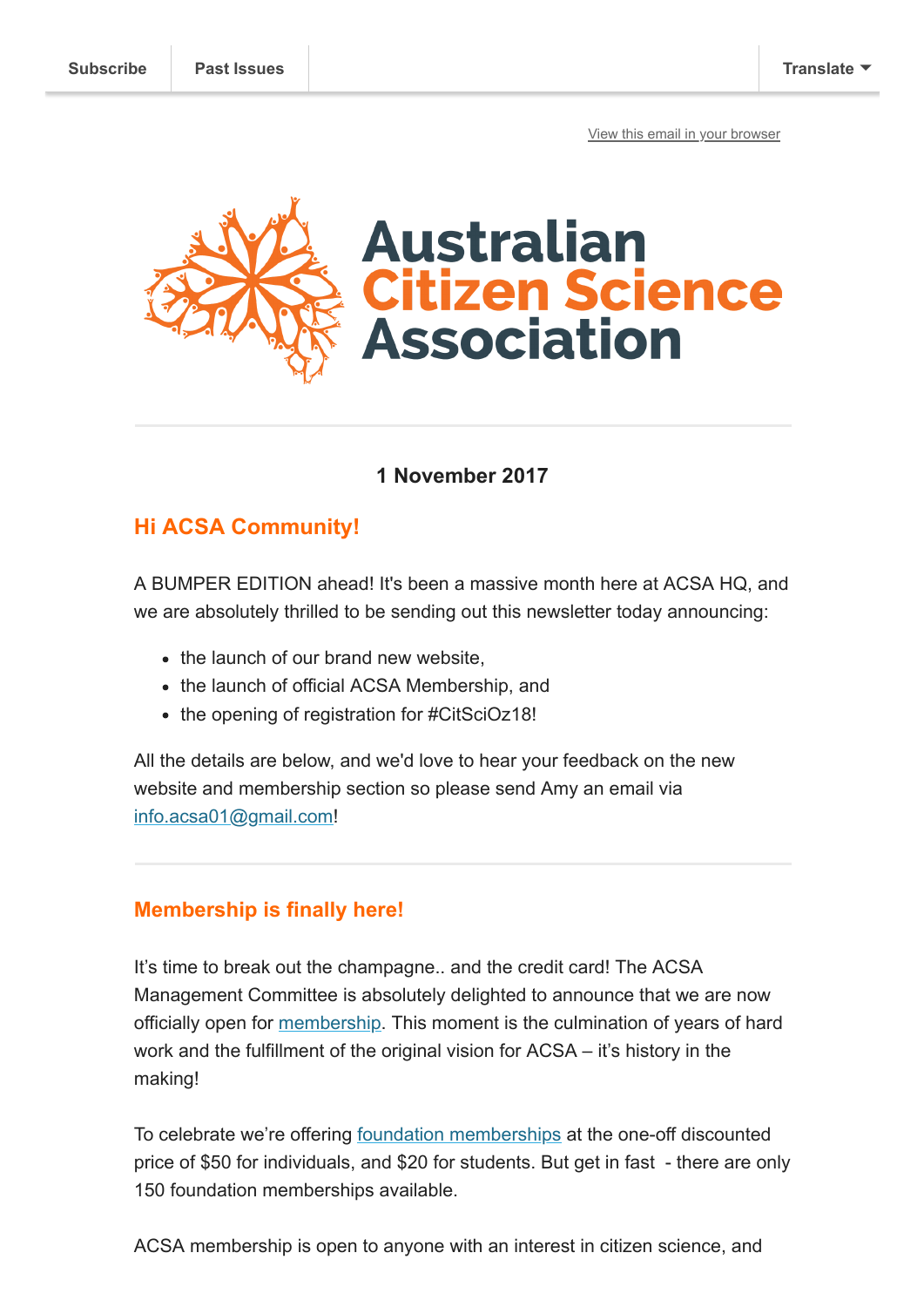Check out the [membership page](http://www.citizenscience.org.au/join-now/) on our website for full details, and join us today!

#### **Our new website - [citizenscience.org.au](http://citizenscience.org.au/)**

You may have already had a sneaky peak, but we are very proud to officially launch our [new-look website](http://www.citizenscience.org.au/) today, in conjunction with the membership drive.

The Management Committee has been working hard to create a tool that will enable our community to connect across Australia, share projects and ideas, and to start delivering membership options and benefits for you all. This new website has been built specifically for our growing community, and features lots of information about the conference, working groups, regional chapters and much more. Take a look and tell us what you think!



science. ACSA membership is open to citizen science project managers, volunteers or anyone with an interest in citizen science.

*Sample page from our new website*

**SIGN UP!** 



7-9 FEBRUARY 2018 | ADELAIDE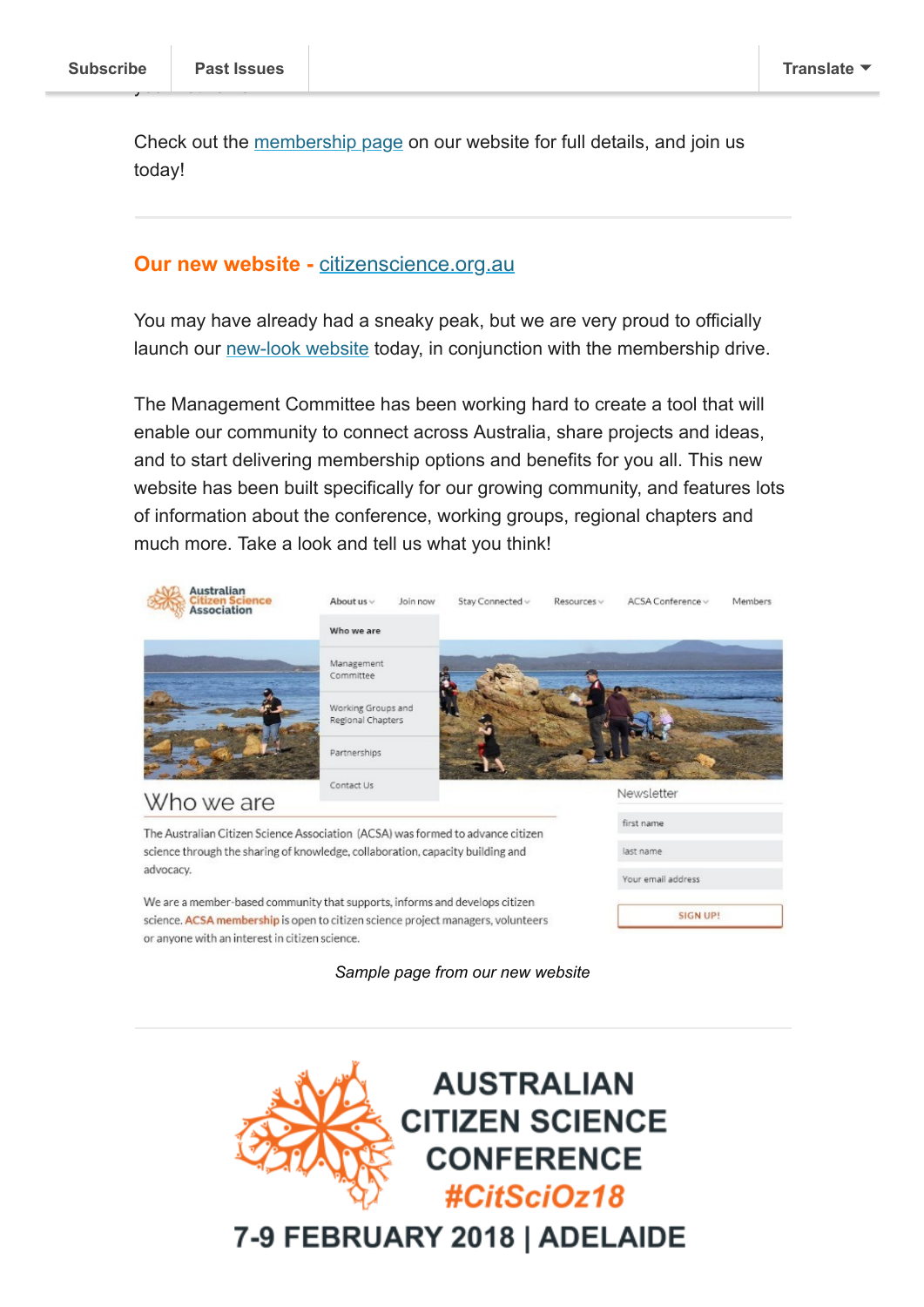And now to the third of our big announcements for today - registration is now OPEN for #CitSciOz18! Make sure you [become a member](http://citizenscience.org.au/join-now/) of ACSA first, so you can access the discounted conference registration fees, and then sign up to join us in February!

#### [Register for #CitSciOz18 here](https://pecbookings.eventsair.com/citscioz18/registration)

We've got a bumper social program for you all; not only do we have the opening and closing receptions, but also a live podcast on the opening night and a full weekend of activities (plenty of citizen science on offer, as well as a couple of winery tours...we are in wine country after all). All the details, including ticket bookings, can be found in the [registration portal](https://pecbookings.eventsair.com/citscioz18/registration).

Did you know that we are offering scholarships of up to \$500 to help fund your attendance at the conference? You can [apply here.](https://apac01.safelinks.protection.outlook.com/?url=https%3A%2F%2Fdocs.google.com%2Fforms%2Fd%2Fe%2F1FAIpQLSdQQp_VBO8teREiuhhTeSzKqGriWQkz71Wov9kVb6-ZGVLCNQ%2Fviewform&data=02%7C01%7CAmy.Slocombe%40austmus.gov.au%7C011e1da17c6648e6ba7f08d51f6c1f15%7C6ee75868f5d64c8cb4cda3ddce30cfd6%7C0%7C0%7C636449471596954575&sdata=qRqWDeORoNhL9G%2FTJzvBFAxO7lPMn2%2FgM0uVIxTfOkE%3D&reserved=0)

We had a terrific response to the call for abstracts with 123 submissions coming in. A big thanks to all of you who submitted. The conference working group is in the process of reviewing and allocating the abstracts, and successful authors will be notified by email on **Monday 6 November**.

### **Annual General Meeting - November 14th**

A reminder to all that ACSA's Annual General Meeting will be held on Tuesday 14th November in the Krefft Rooms at the Australian Museum, from 10:30 - 11:00 AEDT. All welcome to attend either in person or via teleconference (phone in details to be posted via this newsletter closer to the date). Those attending in person are invited to join ACSA's Chair Erin Roger and other members of the ACSA Management Committee afterwards for morning tea at the Australian Museum.

#### **Have you published lately?**

Don't forget to submit your publications for the final edition of the ACSA Publications List for 2017! If you've published something since **1 July, 2017** with a connection to citizen science in Australia, please let us know by sending an email to [acsa.pubs.list@gmail.com](mailto:acsa.pubs.list@gmail.com) with the following details: